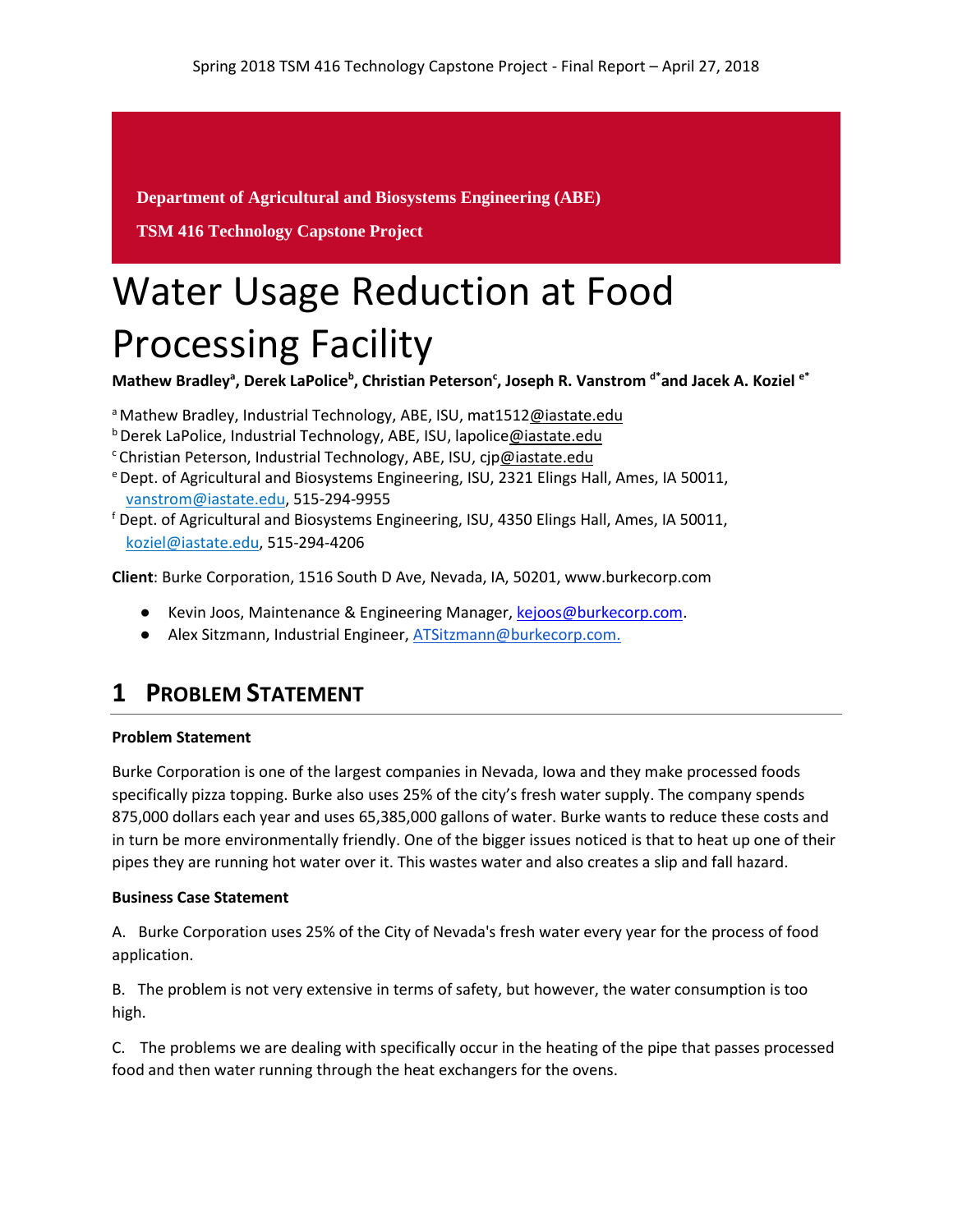D. Water reduction is always a good area to reduce costs and also being more environmentally friendly. When Burke Corporation uses less fresh water that water can be redistributed to other parts of the city that also might need it.

E. This problem is important to address to Burke Corporation and the city of Nevada because of the total amount of water being used by the one company*.*

# **2 GOAL STATEMENT**

#### ● **Main Objective(s) and Specific Objectives**

The main objective is to reduce water usage in the target area. The primary focus is to reduce or eliminate the water usage that is being directed over the four-inch sanitary pipe during the production of high viscosity product such as beef.

- **Specific objectives include***:*
	- o Develop a new solution to heat the four-inch sanitary pipe.
	- o Reduce or eliminate water usage.
- **Rationale**
	- o Reduce water usage of the target area by at least 50%
	- o Increase the ergonomics of the four-inch sanitary pipe area.

# *3* **PROJECT PLAN/OUTLINE**

#### **A. Methods/Approach**

#### o **Reference Material(s)**

 $\circ$  We have visited with Dr. Hoff (Hoff, 2018) to gather more information regarding the heat transfer of flowing water and a heating wrapped blanket.

#### **Data collection**:

- o The data necessary to complete this project includes: product throughput (lbs/hr), temperature of meat pump delivery piping, temperature of meat emulsion, flow rate of hot water on 4" sanitary pipe, flow rate of water in oven floor coolers, cost of water, cost of electricity, and cost of natural gas. This data will either be gathered from our client contacts, or we will set up a way to collect the data ourselves.
- o **Skills**:
	- $\circ$  To understand and develop a solution, we will have to use our problem-solving skills specifically regarding heat transfer and quality improvement. While there is not a core technology course focusing on heat transfer, such as thermodynamics, we have gained some fundamentals of heat and energy transfer through classes such as Chemistry, Physics, Fundamentals of Technology, and Fluid Power. Recalling the content covered throughout those classes, along with further research, we will be able to develop an understanding of the problem. When it comes to analyzing the current process and being able to justify our solution, we will be able to use our statistics and quality skills covered in coursework. Other courses that may potentially come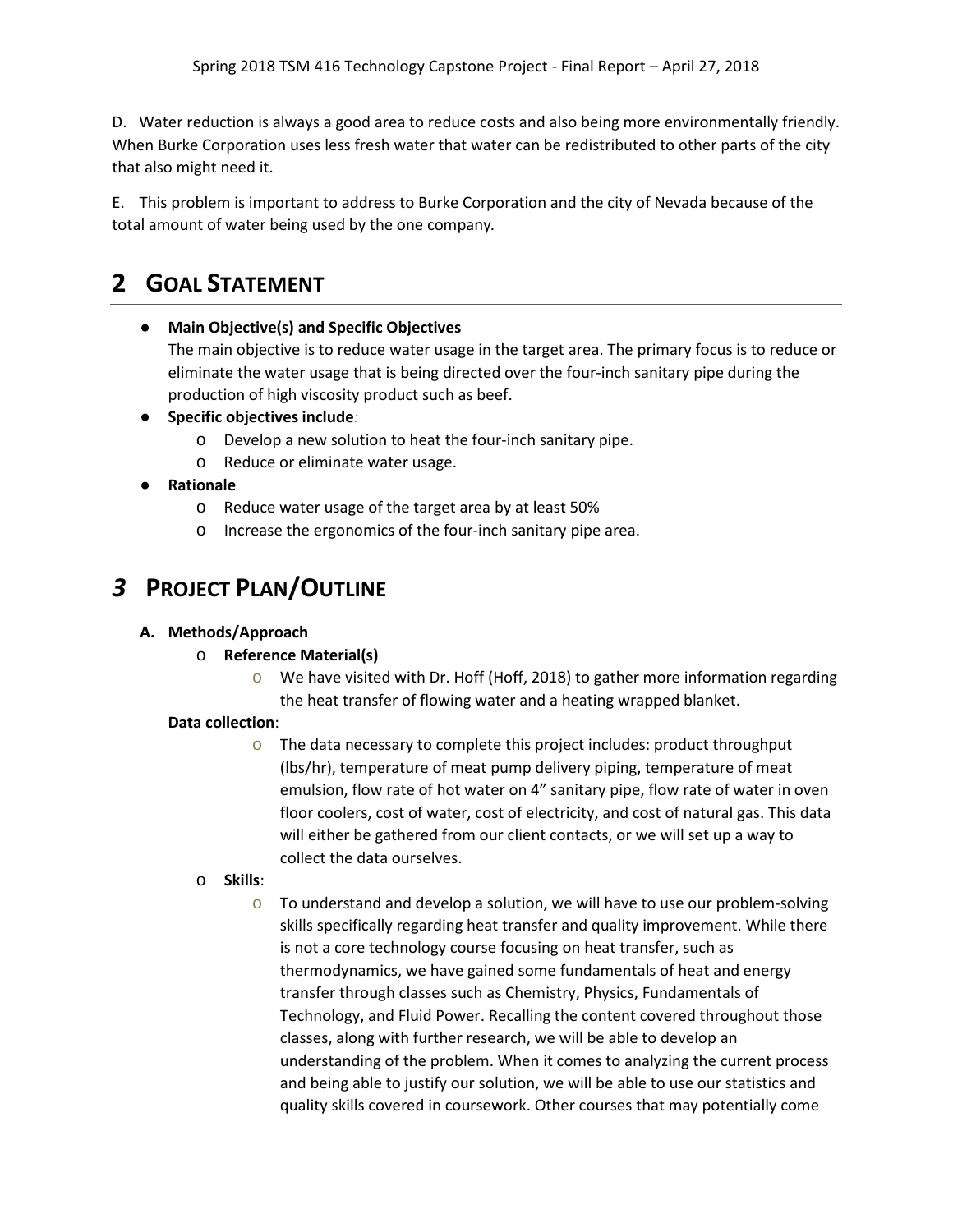useful for this project include Electricity, Lean Manufacturing, and AutoCAD/Inventor.

- o **Solutions**:
	- $\circ$  The proposed solution was developed by initially brainstorming a few ideas and gaining crucial client feedback from a meeting at the beginning of the semester. We learned from the meeting that the heating blanket was something our client had looked into in the past and is something we could pursue as a potential option. The solutions we came up with were not to be implemented but rather evaluated by our client. The industrial heating blanket was successful in the original project scope of reducing water and being within a three year payback period but wasn't meeting our client's standards in terms of actually working. So we were then instructed to revise our solution and look more into a closed loop water heating system.

#### o **Organization:**

- o Our team will be meeting at least once a week. We will be sending out emails to our client weekly for communication purposes
- o Every week we have to submit a weekly report which outlines the duties for each member of the team
- o Define Project, Solution Development, Solution Design, Standard Operating / Installation Procedures
- o Open communication is our biggest thing. This might be our project but this is not our company and in the end, this is whatever is for the company's best interests.
- o We dealt with setbacks with our project by openly moving forward with whatever our client that was best.

#### **B. Results/Deliverables**

- o The main deliverables of this project are as follows:
	- Maximum product throughput before and after (capacity increase if any)
	- Estimated annual maintenance cost for the solution
	- Annual savings with the solution(s)
	- Sustainability analysis of the solution
	- Durability
	- Cleanability
	- **Ergonomic efficiency**

Our key recommendations for implementing a solution based on our decision matrix, heat transfer calculations, and client feedback would be to implement a solution similar to the double walled pipe they have set up already. It reduces water and has been proven to work. One of the main concerns with the heating jacket was that it would not transfer enough heat through the pipe to help product flow efficiently based on the power consumption information provided by our contact at PowerBlanket (see Appendix for heat transfer). Our project was not completed as planned, but we have gathered valuable information for the next team to continue on with.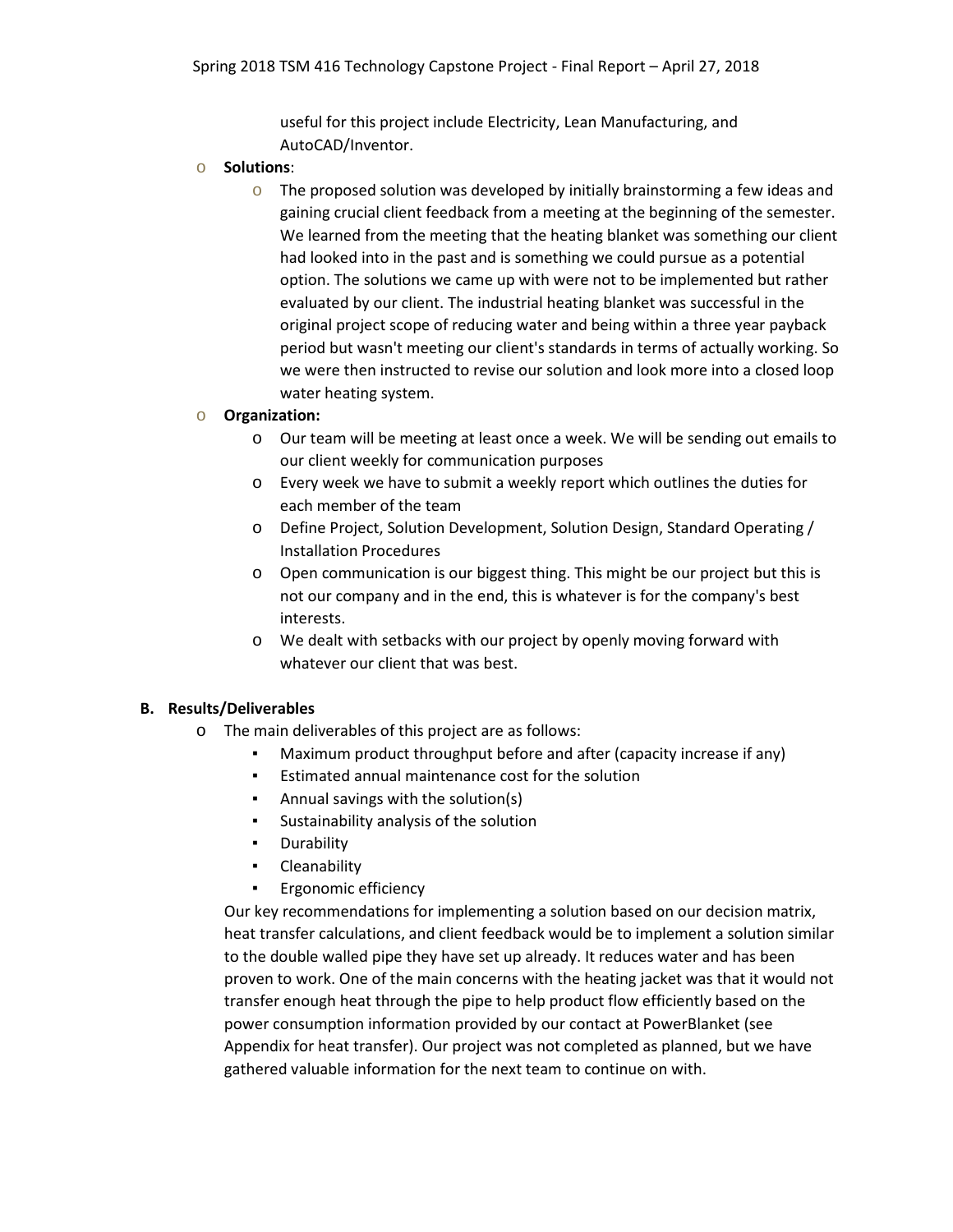Follow up steps include gathering as much data as possible as the current double walled system. It could basically be recreated. As far as developing this current solution into something more efficient we would recommend looking into a way to recycle the water as opposed to having it go through the drain.

## *4* **BROADER OPPORTUNITY STATEMENT**

This project appeals to the public because of the amount of water that can be saved and used for other things in the city such as hospitals or homeless shelters. Our project helps serve the community by saving the environment, improving energy efficiency and improving quality of life. Many companies are experiencing the same problems in terms of using too much fresh water. Our solutions could potentially help other companies reduce water as well. Any industry that uses fresh water, even more specifically for food application. Companies are willing to spend great amounts in order to reduce their water consumption. This is an investment that will save the company money and also look good publicly for their image.

# **5 PROJECT SCOPE**

- A. Hot water is used to heat 4" sanitary pipe.
- B. Recycle water for other uses before it gets passed into waste.
- C. Ending of project scope is subject to change as the process moves forward considering how many options there are for reducing water in a large facility like Burke.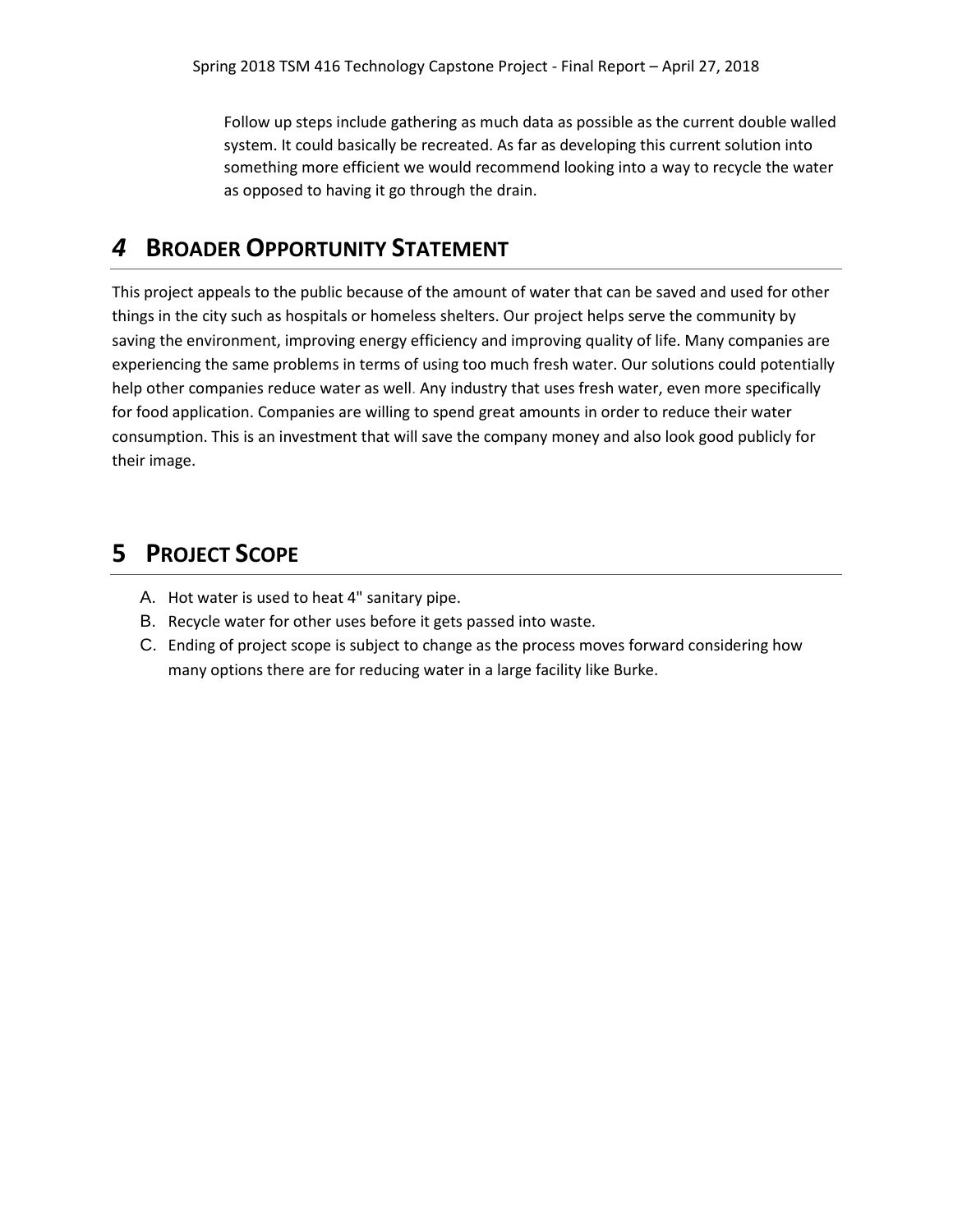# **6 GRAPHICAL ABSTRACT**

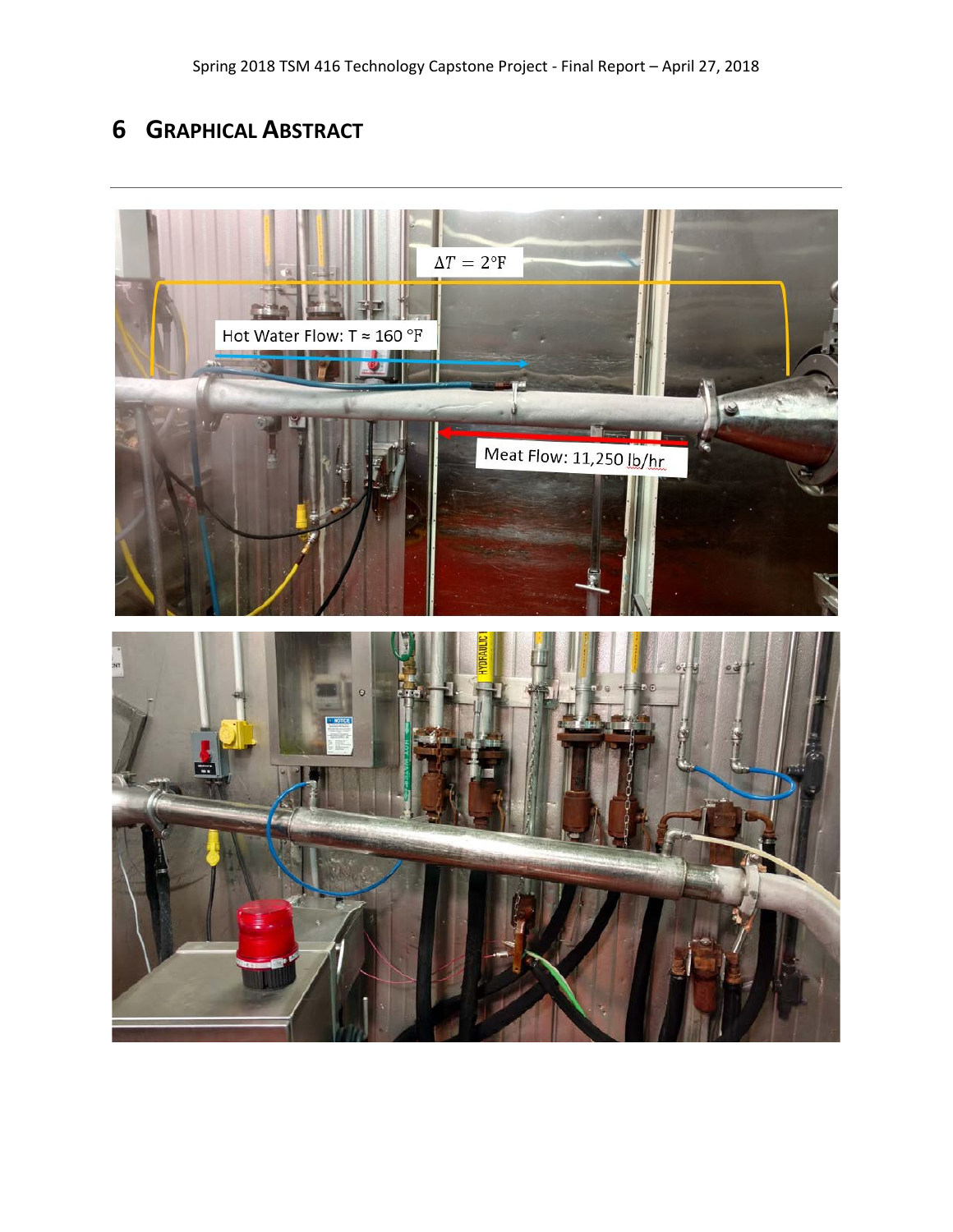#### Spring 2018 TSM 416 Technology Capstone Project - Final Report – April 27, 2018



### **7 REFERENCES**

S. Hoff, personal communication, March 21, 2018

### **8 APPENDIXES**

| Product            | Line Item Description                                                             | Quantity | <b>Sales</b><br>Price | <b>Discounted</b><br>Price | Total<br>Price |
|--------------------|-----------------------------------------------------------------------------------|----------|-----------------------|----------------------------|----------------|
| CUSTOM-001         | 4" dia x 26" length Pipe Heater (see Description for technical<br>specifications) | 1.00     | \$710.00              | \$710.00                   | \$710.00       |
| CUSTOM-002         | 4" dia x 55" length Pipe Heater (see Description for technical<br>specifications) | 1.00     | \$946.00              | \$946.00                   | \$946.00       |
| CUSTOM-003         | 4" dia x 72" length Pipe Heater (see Description for technical<br>specifications) | 1.00     | \$1,002.00            | \$1,002.00                 | \$1,002.00     |
| Engineering<br>Fee | One-time engineering design and drawing costs                                     | 1.00     | \$250.00              | \$250.00                   | \$250.00       |
|                    | Shipping and                                                                      | \$132.00 |                       |                            |                |

| Snipping and | 3132.UU    |
|--------------|------------|
| Handling     |            |
| Grand Total  | \$3,040.00 |

# **Cost Analysis of Closed Loop System**

| Chemical Savings/Month | 70.50  |
|------------------------|--------|
| Water Savings/Month    | 710.10 |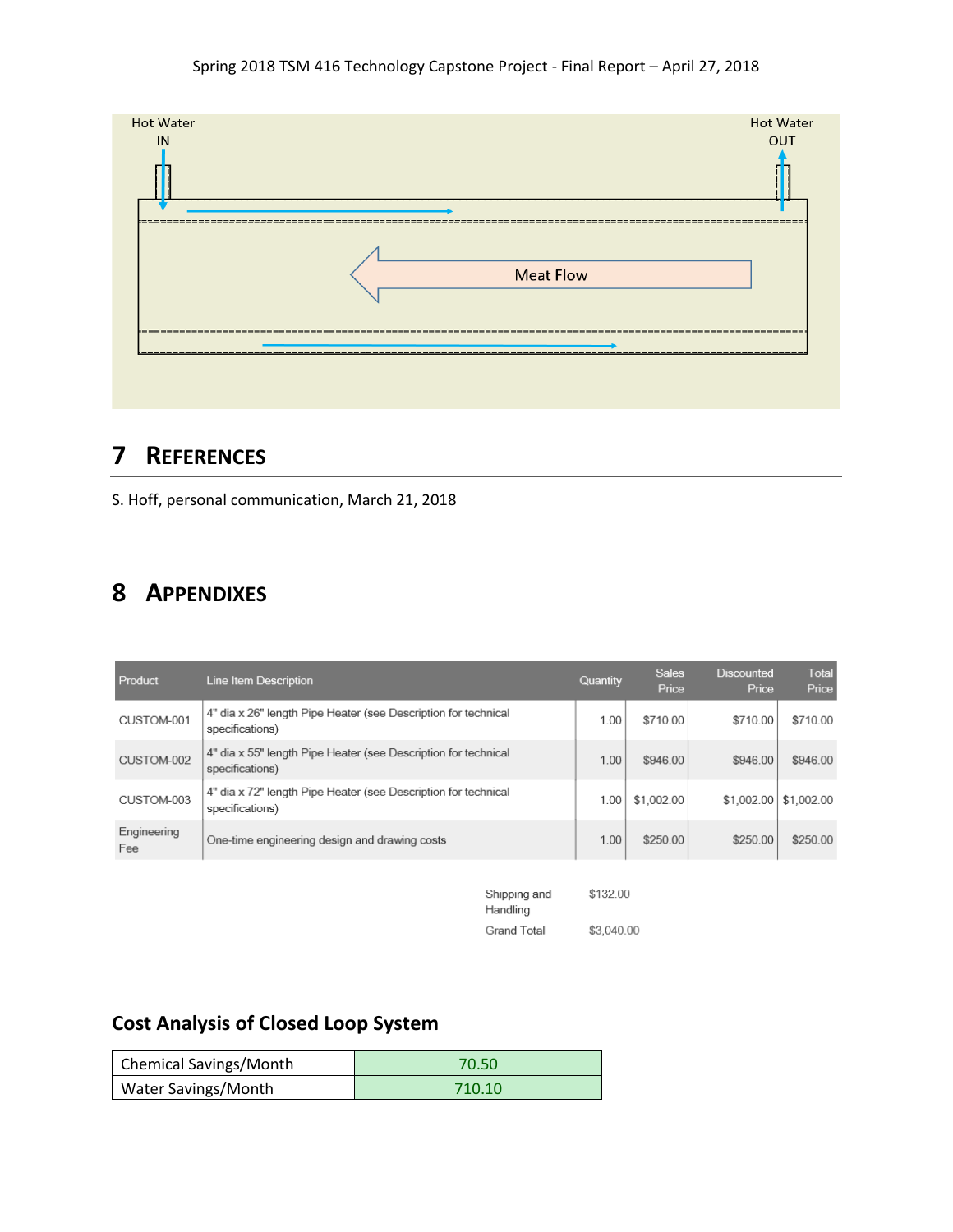| Electric Cost Increase/Month | 15.81  |
|------------------------------|--------|
| Net Savings/Month            | 764.78 |

| Chemical Savings/Year       | 939.94   |
|-----------------------------|----------|
| Water Savings/Year          | 9468.02  |
| Electric Cost Increase/Year | 189.77   |
| Net Savings/Year            | 10218.19 |

| <b>Estimated Product Life (months)</b> | 36   |
|----------------------------------------|------|
| <b>Monthly Capital Interest Rate</b>   | 0.05 |
| Initial Investment                     | 1118 |

| <b>Total Watts</b> | Hours/Year | kWh/Year |
|--------------------|------------|----------|
| 1440               | 2280       | 3283.2   |

| Water Use/Year (gal) | Water Cost/Year | <b>Chemical Cost/Year</b> |
|----------------------|-----------------|---------------------------|
| 686088               | 9468.02         | 939.94                    |

|                        |                        | <b>Weeks of Continuous</b> |
|------------------------|------------------------|----------------------------|
| Hours of Operation/Day | Days of Operation/Week | Operation/Year             |
|                        |                        | 40                         |

|                               |                    | Adjusted       |
|-------------------------------|--------------------|----------------|
| <b>Adjustment Calculation</b> | <b>Cash Inflow</b> | <b>Savings</b> |
| 1.004074124                   | 764.78             | 761.68         |
| 1.008164846                   | 764.78             | 758.59         |
| 1.012272234                   | 764.78             | 755.51         |
| 1.016396357                   | 764.78             | 752.45         |
| 1.020537281                   | 764.78             | 749.39         |
| 1.024695077                   | 764.78             | 746.35         |
| 1.028869811                   | 764.78             | 743.32         |
| 1.033061554                   | 764.78             | 740.31         |
| 1.037270375                   | 764.78             | 737.30         |
| 1.041496343                   | 764.78             | 734.31         |
| 1.045739528                   | 764.78             | 731.33         |
| 1.05                          | 764.78             | 728.36         |
| 1.05427783                    | 764.78             | 725.41         |
| 1.058573088                   | 764.78             | 722.47         |
| 1.062885846                   | 764.78             | 719.53         |
| 1.067216175                   | 764.78             | 716.61         |
| 1.071564145                   | 764.78             | 713.71         |
| 1.07592983                    | 764.78             | 710.81         |
|                               |                    |                |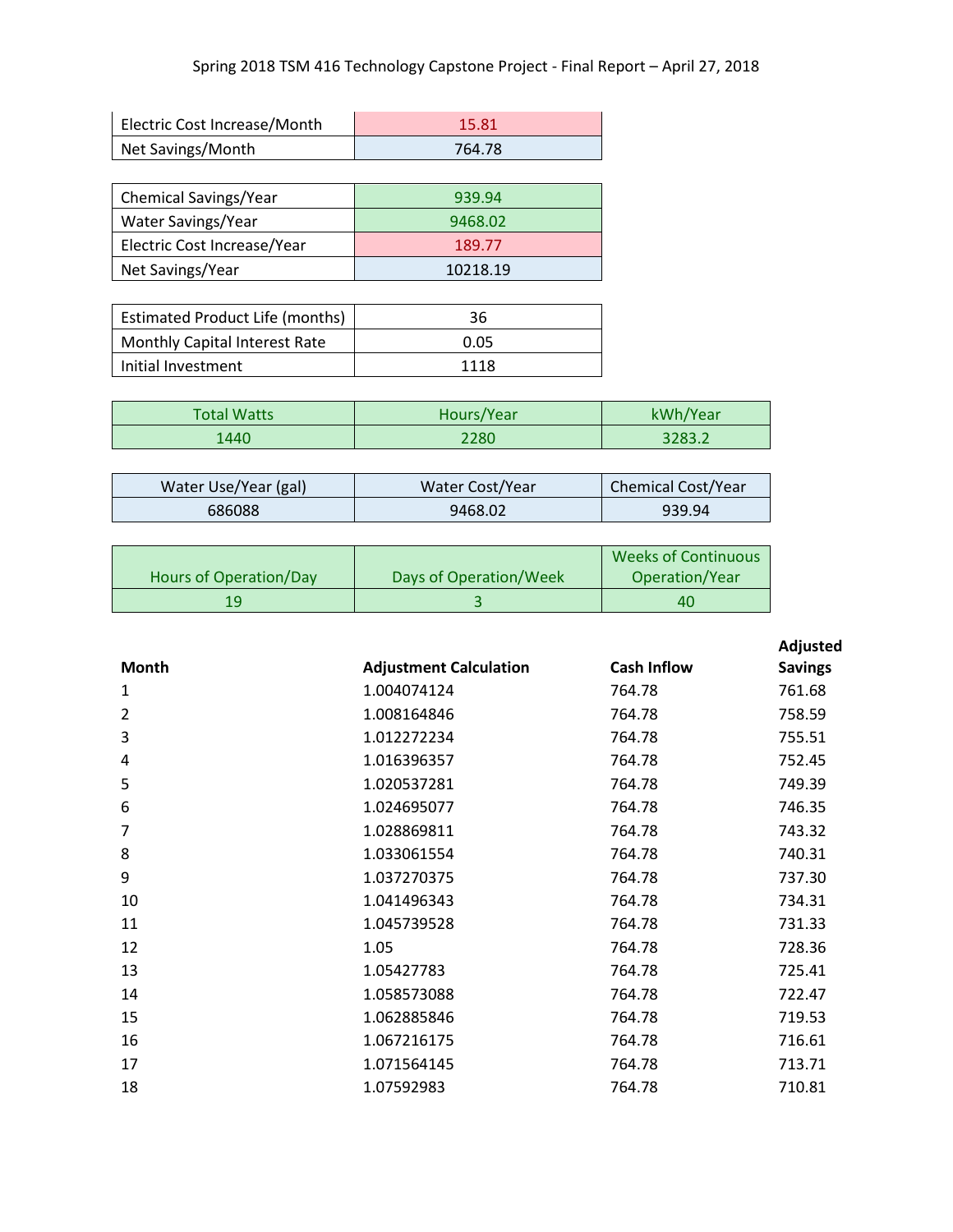| 19 | 1.080313302 | 764.78 | 707.93 |
|----|-------------|--------|--------|
| 20 | 1.084714632 | 764.78 | 705.05 |
| 21 | 1.089133894 | 764.78 | 702.19 |
| 22 | 1.09357116  | 764.78 | 699.34 |
| 23 | 1.098026504 | 764.78 | 696.51 |
| 24 | 1.1025      | 764.78 | 693.68 |
| 25 | 1.106991721 | 764.78 | 690.87 |
| 26 | 1.111501743 | 764.78 | 688.06 |
| 27 | 1.116030138 | 764.78 | 685.27 |
| 28 | 1.120576983 | 764.78 | 682.49 |
| 29 | 1.125142353 | 764.78 | 679.72 |
| 30 | 1.129726322 | 764.78 | 676.96 |
| 31 | 1.134328967 | 764.78 | 674.22 |
| 32 | 1.138950363 | 764.78 | 671.48 |
| 33 | 1.143590588 | 764.78 | 668.76 |
| 34 | 1.148249718 | 764.78 | 666.04 |
| 35 | 1.152927829 | 764.78 | 663.34 |
| 36 | 1.157625    | 764.78 | 660.65 |

| Sum of Adjusted Savings     |           |            | Minus Initial Investment |  |  |
|-----------------------------|-----------|------------|--------------------------|--|--|
| -\$                         | 25,560.02 | S          | 24,442.02                |  |  |
|                             |           |            |                          |  |  |
| Sum of Non-Adjusted Savings |           |            | Minus Initial Investment |  |  |
|                             | 27,532.19 | Ś          | 26,414.19                |  |  |
|                             |           |            |                          |  |  |
| <b>Breakeven Point:</b>     |           | <b>ROI</b> |                          |  |  |
| 2 months                    |           | 21.86      |                          |  |  |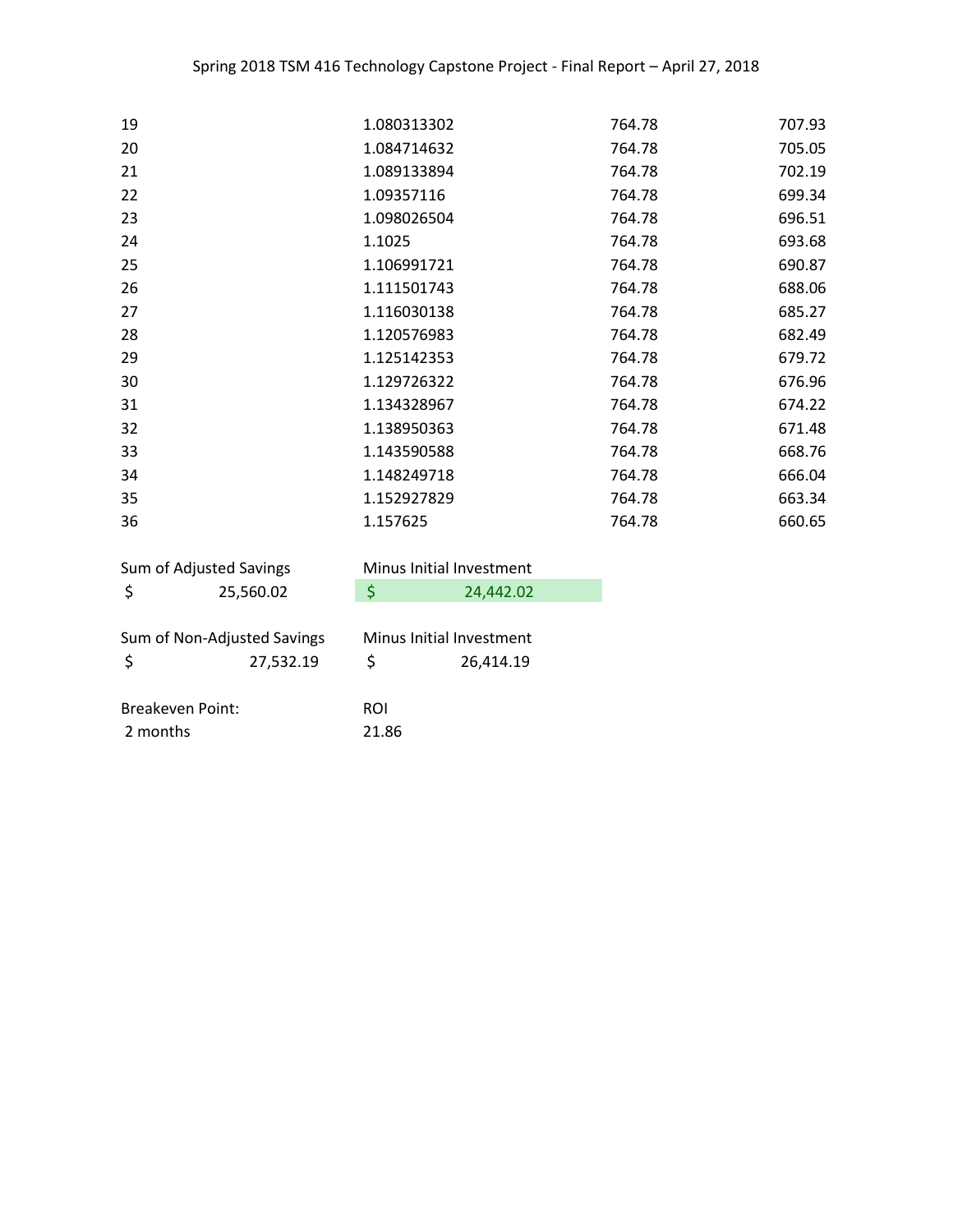# **Cost Analysis of Heating Blanket**

| <b>Chemical Savings/Month</b>       | 78.33  |
|-------------------------------------|--------|
| Water Savings/Month                 | 789.00 |
| <b>Electric Cost Increase/Month</b> | 8.02   |
| Net Savings/Month                   | 859.31 |

| <b>Chemical Savings/Year</b> | 939.94      |
|------------------------------|-------------|
| Water Savings/Year           | 9468.02     |
| Electric Cost Increase/Year  | 96.20232    |
| Net Savings/Year             | 10311.75768 |

| <b>Estimated Product Life (months)</b> | 36   |
|----------------------------------------|------|
| <b>Monthly Capital Interest Rate</b>   | 0.05 |
| Initial Investment                     | 3040 |

| <b>Total Watts</b> | Hours/Year | kWh/Year |
|--------------------|------------|----------|
| 730                | 2280       | 1664.4   |

| Water Use/Year (gal) | Water Cost/Year | <b>Chemical Cost/Year</b> |
|----------------------|-----------------|---------------------------|
| 686088               | 9468.02         | \$939.94                  |

|                            |           | <b>Weeks of Continuous</b> |
|----------------------------|-----------|----------------------------|
| <b>Hours/Day Operation</b> | Days/Week | Operation/Year             |
|                            |           | 40                         |

| <b>Month</b>   | <b>Adjustment Calculation</b> | <b>Cash Inflow</b> | <b>Adjusted Savings</b> |
|----------------|-------------------------------|--------------------|-------------------------|
| 1              | 1.004074124                   | 859.31             | 855.83                  |
| $\overline{2}$ | 1.008164846                   | 859.31             | 852.35                  |
| 3              | 1.012272234                   | 859.31             | 848.90                  |
| 4              | 1.016396357                   | 859.31             | 845.45                  |
| 5              | 1.020537281                   | 859.31             | 842.02                  |
| 6              | 1.024695077                   | 859.31             | 838.60                  |
|                | 1.028869811                   | 859.31             | 835.20                  |
| 8              | 1.033061554                   | 859.31             | 831.81                  |
| 9              | 1.037270375                   | 859.31             | 828.44                  |
| 10             | 1.041496343                   | 859.31             | 825.08                  |
| 11             | 1.045739528                   | 859.31             | 821.73                  |
| 12             | 1.05                          | 859.31             | 818.39                  |
| 13             | 1.05427783                    | 859.31             | 815.07                  |
| 14             | 1.058573088                   | 859.31             | 811.77                  |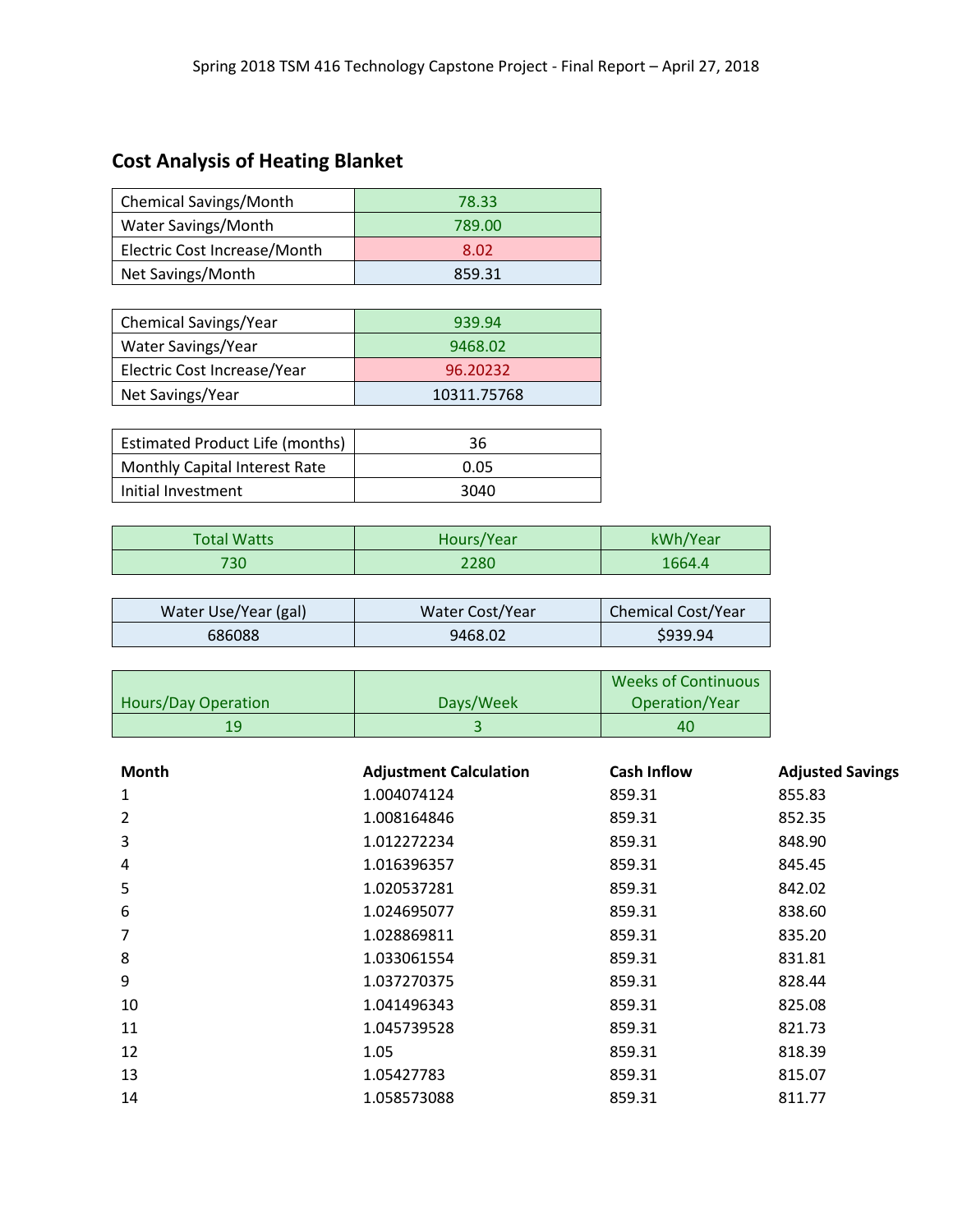| 15 | 1.062885846 | 859.31 | 808.47 |
|----|-------------|--------|--------|
| 16 | 1.067216175 | 859.31 | 805.19 |
| 17 | 1.071564145 | 859.31 | 801.92 |
| 18 | 1.07592983  | 859.31 | 798.67 |
| 19 | 1.080313302 | 859.31 | 795.43 |
| 20 | 1.084714632 | 859.31 | 792.20 |
| 21 | 1.089133894 | 859.31 | 788.99 |
| 22 | 1.09357116  | 859.31 | 785.79 |
| 23 | 1.098026504 | 859.31 | 782.60 |
| 24 | 1.1025      | 859.31 | 779.42 |
| 25 | 1.106991721 | 859.31 | 776.26 |
| 26 | 1.111501743 | 859.31 | 773.11 |
| 27 | 1.116030138 | 859.31 | 769.97 |
| 28 | 1.120576983 | 859.31 | 766.85 |
| 29 | 1.125142353 | 859.31 | 763.74 |
| 30 | 1.129726322 | 859.31 | 760.64 |
| 31 | 1.134328967 | 859.31 | 757.55 |
| 32 | 1.138950363 | 859.31 | 754.48 |
| 33 | 1.143590588 | 859.31 | 751.42 |
| 34 | 1.148249718 | 859.31 | 748.37 |
| 35 | 1.152927829 | 859.31 | 745.33 |
| 36 | 1.157625    | 859.31 | 742.31 |
|    |             |        |        |

| Sum of Adjusted Savings     |           | Minus Initial Investment |           |
|-----------------------------|-----------|--------------------------|-----------|
| 28,719.34                   | \$        | 25,679.34                |           |
|                             |           |                          |           |
| Sum of Non-Adjusted Savings |           | Minus Initial Investment |           |
|                             | 30,935.27 | \$                       | 27,895.27 |
|                             |           |                          |           |
| <b>Breakeven Point</b>      |           | ROI                      |           |
| 4 months                    |           | 8.45                     |           |
|                             |           |                          |           |